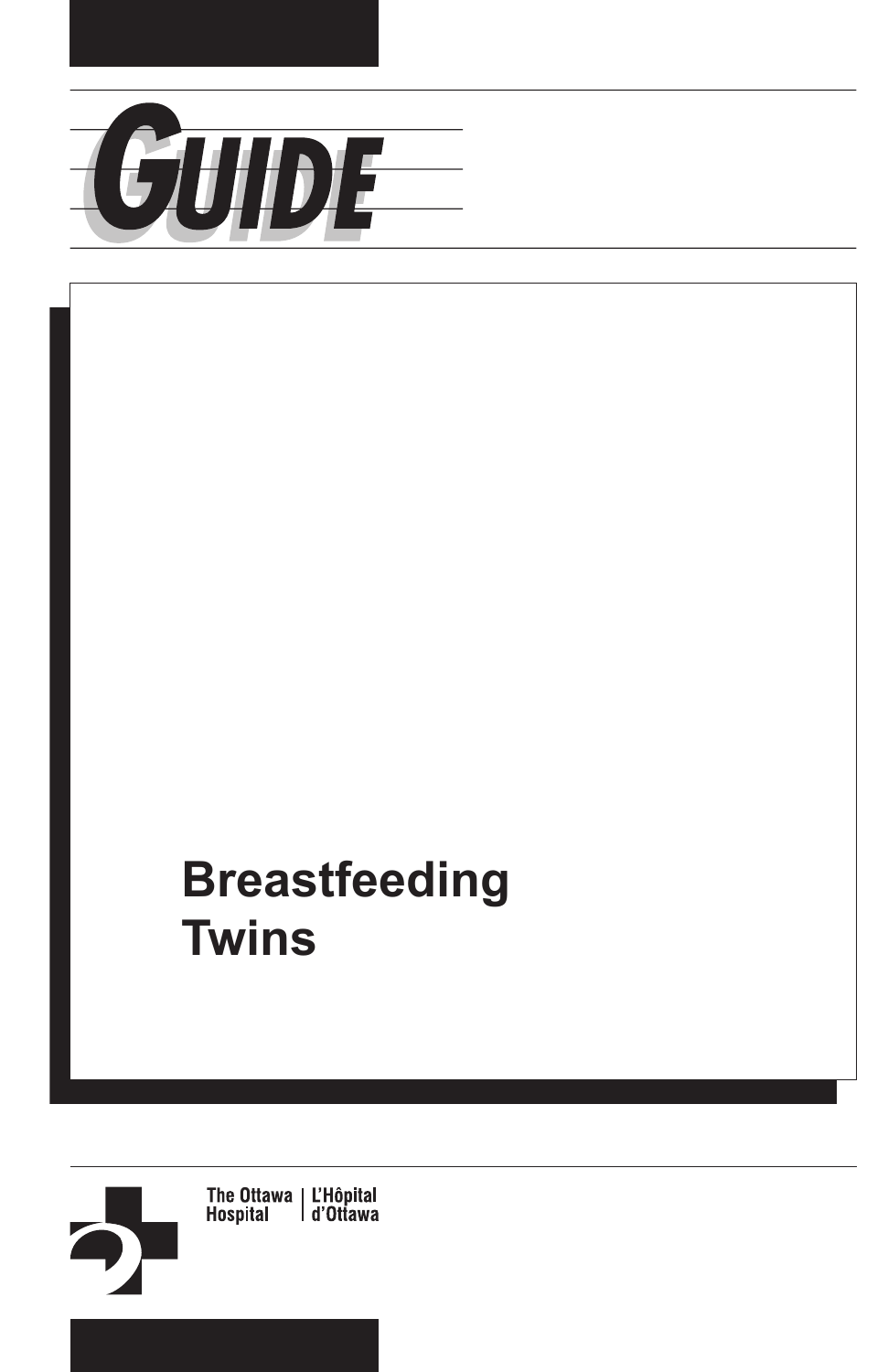#### *Disclaimer*

*This is general information developed by The Ottawa Hospital. It is not intended to replace the advice of a qualified healthcare provider. Please consult your own personal physician who will be able to determine the appropriateness of the information for your specific situation.* 

**P670 (01/07)** 

Printed at The Ottawa Hospital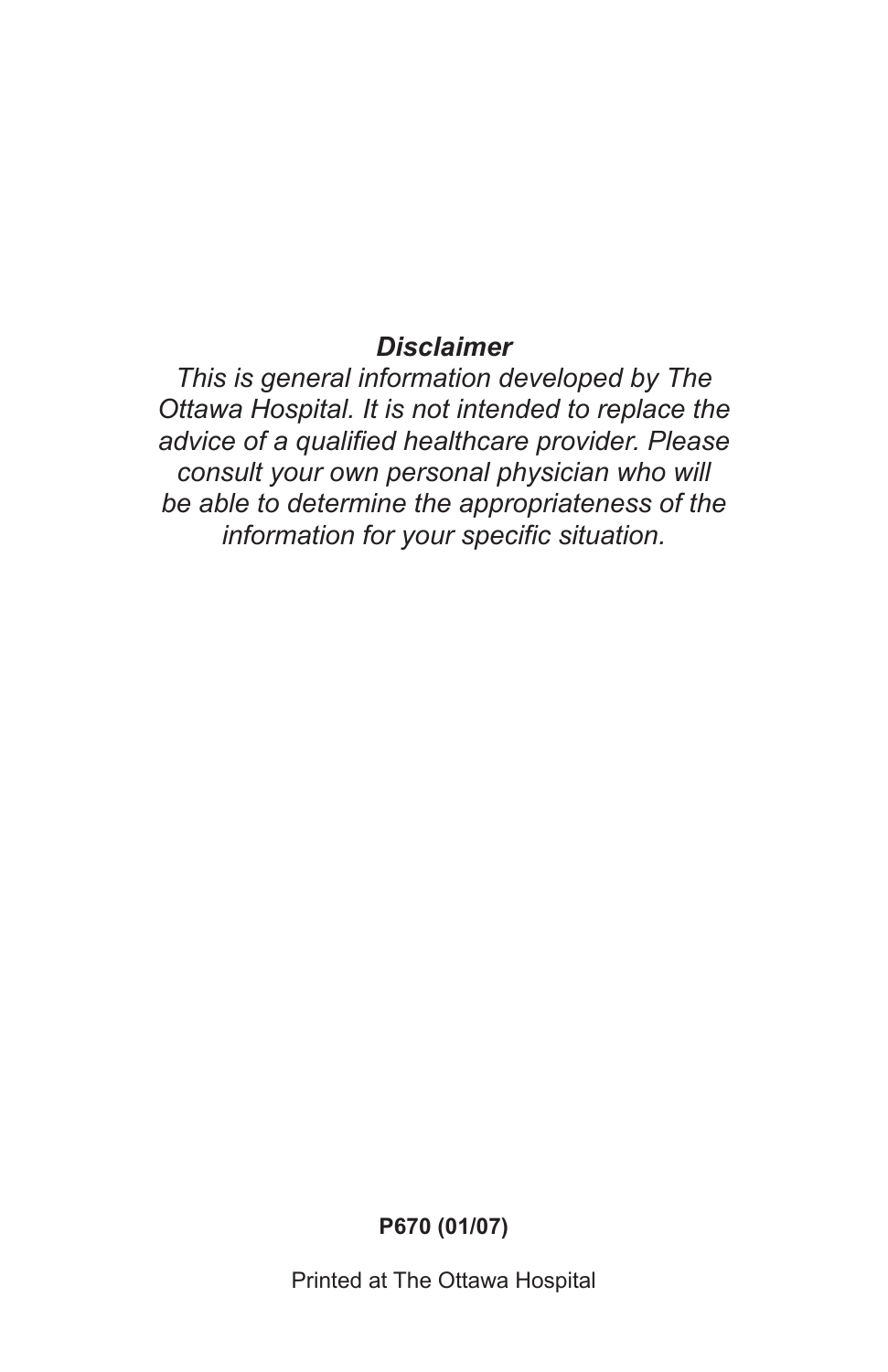# **Breastfeeding Twins**

Congratulations, you are the parent(s) of twins! Here are a few practical tips to help you be successful with breastfeeding.

## *Initiating Breastfeeding with Twins*

As soon as possible after birth, give your babies the opportunity to breastfeed, preferably within the first half hour. Breasts make milk by the amount of stimulation they get, so the more often your babies breastfeed, the more milk you will make. A good latch is very important, as you have two babies breastfeeding frequently, and you want to avoid sore nipples.

 Start by getting into a comfortable position on a chair, a sofa or a bed. As you and your babies learn the skill of breastfeeding, it is often easiest to try breastfeeding each baby separately. As you and the babies get better at this new skill, many families choose to breastfeed both babies together, at least some of the time.

In the first few days it is not unusual for babies to be sleepy and require waking for feeds after 2 to 3 hours. Sometimes undressing your baby down to the diaper can help him stay awake at the breast.

Cup the breast with one hand keeping your fingers well back from the nipple to support your breast. With the other arm tuck your baby in close to you. Hold your babies head in that hand, but support it behind the neck. Bring the baby to the breast with his head tilted back and chin forward; this will bring the baby's bottom lip deep into the breast.

If you have a good latch:

- You will see the baby's mouth wide open
- You will see some areola (brown part around the nipple) above the top lip and less on the bottom
- The chin is deep into the breast
- The nipple will be comfortable.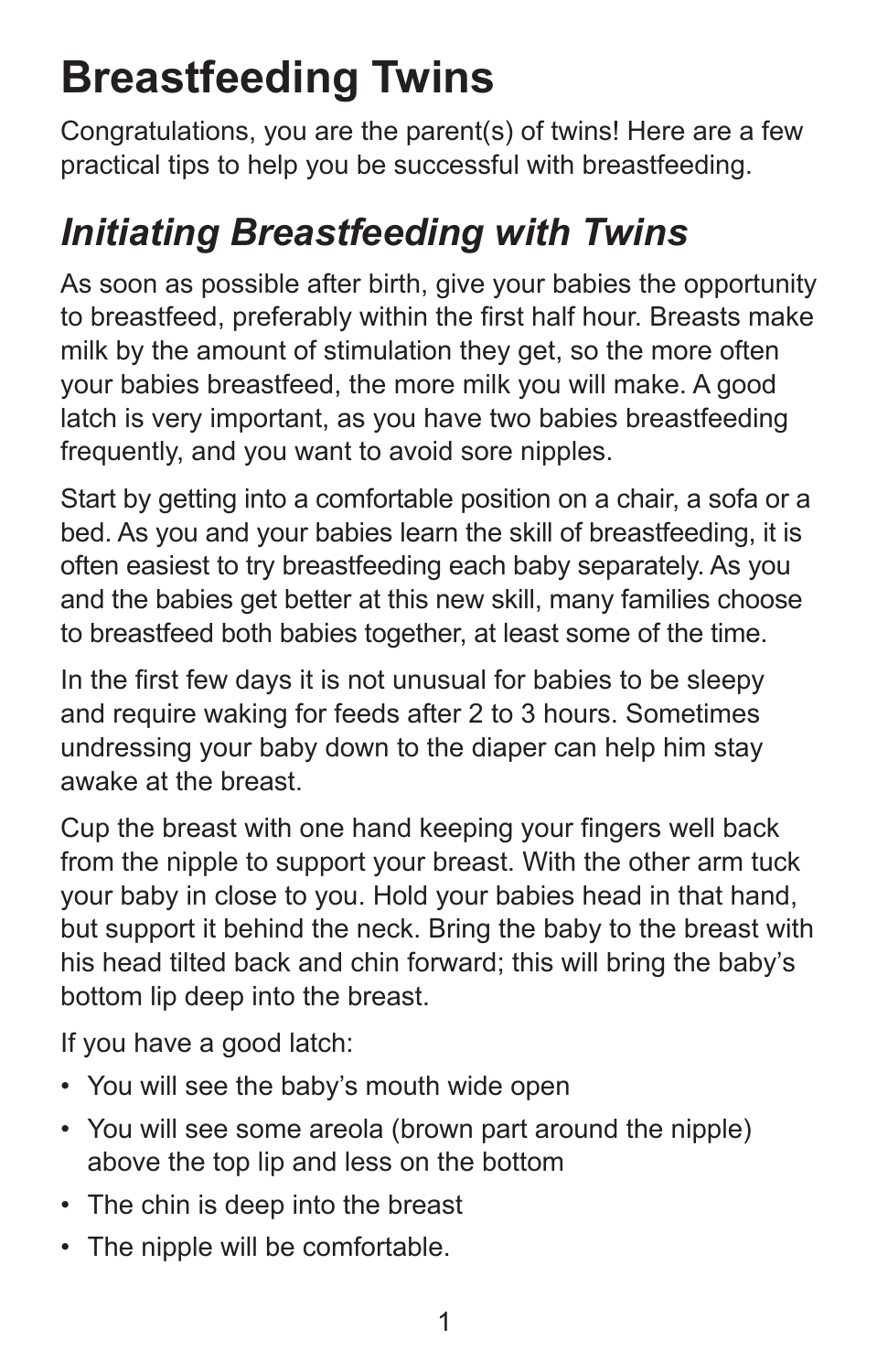You should let the baby stay at the breast as long as he is actively sucking. Most babies need to feed for 20 to 40 minutes, but watch your baby, not the clock. If your baby gets sleepy you can squeeze the breast firmly to help your milk flow and help the baby start sucking again. This is called breast compression. Do not squeeze so hard that it hurts. When the baby falls asleep or lets go of the breast, try to burp the baby. Many breastfed babies do not burp much; so don't worry if your babies don't burp, as long as they seem comfortable after feeding.

Whereas singleton babies attempt to feed on both breasts each feed, breastfed twins only get one breast per feeding. Most families choose to breastfeed the first baby on one breast and the second baby on the other breast alternating each feeding. Who feeds first or second is not a concern as long as they alternate breasts. Some families will choose to alternate breasts less often once breastfeeding is going well, but it is good to alternate every feed at the start.

### *Positioning Your Babies at the Breast Alone and Together*

#### **Alternate Arm Hold**





With one baby **With two babies**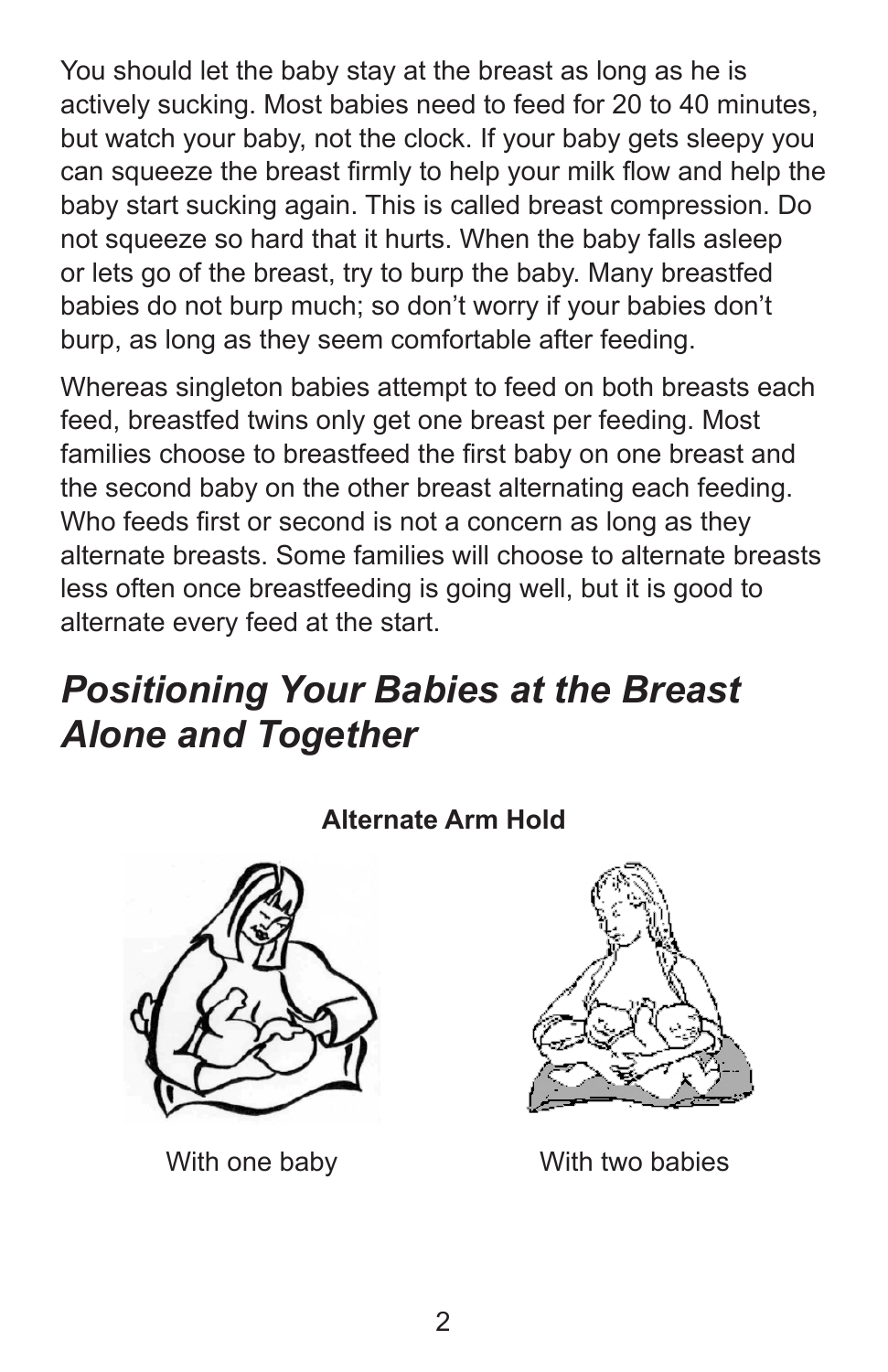#### **Football Hold**





With one baby With two babies

**Cradle Hold** 





With one baby With two babies

### **Breastfeeding in Bed**





With one baby With two babies

*Pictures reproduced with permission from the Ottawa Public Health*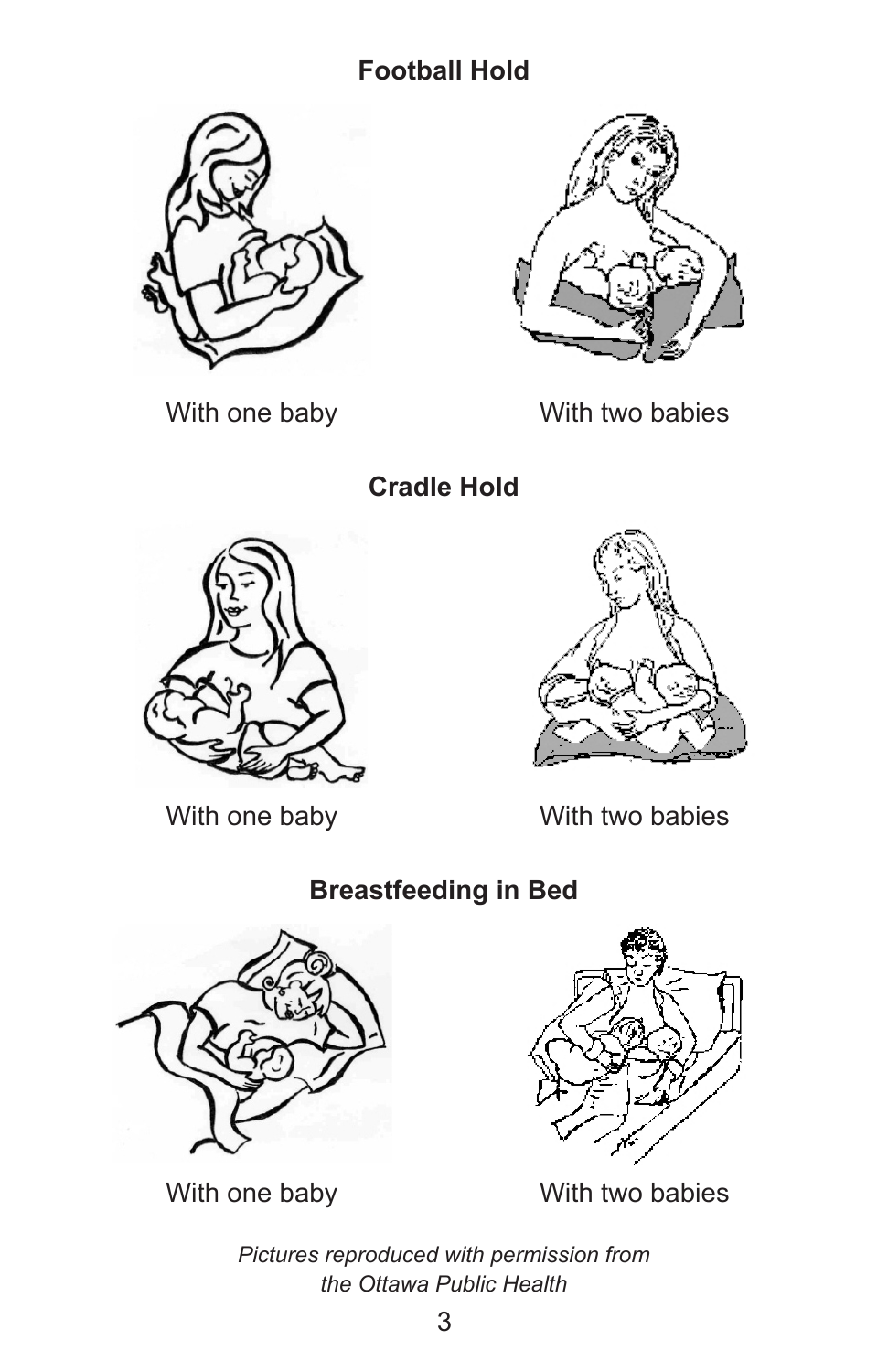## *Do I need to pump?*

If breastfeeding is going well for both babies you do not need to pump. If one or both babies is/are having difficulty with breastfeeding, and need(s) to have some extra feedings, it is recommended that you pump to stimulate your milk production and to have milk to offer to the bab(y)ies.

While in hospital we will provide a double electric pump for your use. Your nurse will show you how to use the pump and how to clean the pumping equipment. If you require a pump for home, the nurse will give you a list of locations to rent or purchase pumps.

### *References:*

- 1. La Leche League Canada. (July, 1991). *Breastfeeding Twins*  [Brochure]. Author.
- 2. City of Ottawa. (2003). *Breastfeeding Your Baby* [brochure], Ottawa, Ontario: Author.
- 3. Mohrbacher, N. and Stock, J. (2003). *The Breastfeeding Answer Book* (Third Revised ed.), Schaumburg, Illinois: La Leche League International.